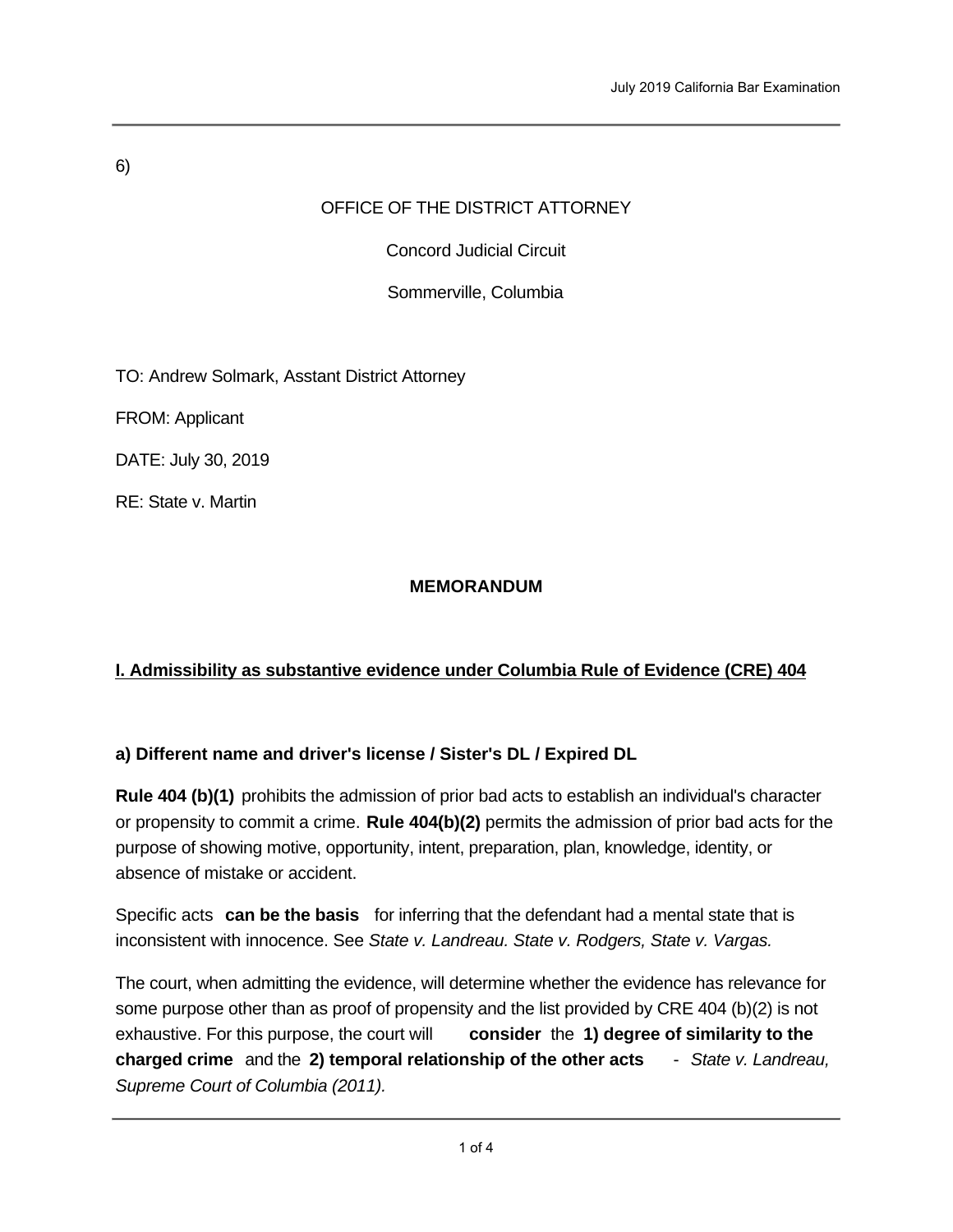In Laundreau, the court found that a mortgage application filed falsely two years ago was relevant to show intent or absence of mistake since it rebuts an innocent involvement defense. Here, Martin was stopped three months ago and falsely provided information to the government. Since three months is a shorter period of time than two years, the temporal relationship favors admittance.

The defense is alleging that the traffic stop was a mistake, similarly to Laundreau, which was not deemed as an acceptable defense be the court in that case. Thus evidence will be admissible under 404(b) in our case.

## **b) Visibly intoxicated / Shout at the officer / Walked away**

### **- Degree of similarity**

In Laundreau, the court found no degree of similarity between a charge of assault and the mortgage application under Rule 404(b). Acts of violence or of intoxication are not sufficiently similar. Thus, the evidence wilnl most likely not admitted substantively by the court.

The defense's allegation that intoxication does not make the defendant's a liar

### **- Temporal relationship**

Here, Marin was at the sidewalk outside the bar where the shouting happened two months ago.

### **c) Information that will be provided by the three witnesses**

#### *Constance Gainer - Blake Department's Store*

Bernice Martin answered a call intended for Bernecia Martinez who has a different SSN. Ms. Martin had her name and SSN used for a charged card to purchase nearly \$5,000 worth of goods.

#### *Henry Franks - Chiclet's Clothing*

The defendant use Bernecia Martinez's name and SSN to open a credit card account. These events happened

#### *Joan Timmons - FastComm*

The defendant had access to SSNs and names of customers and the records included Bernecia Martinez, who had the same SSN as in the above mentioned two incidents.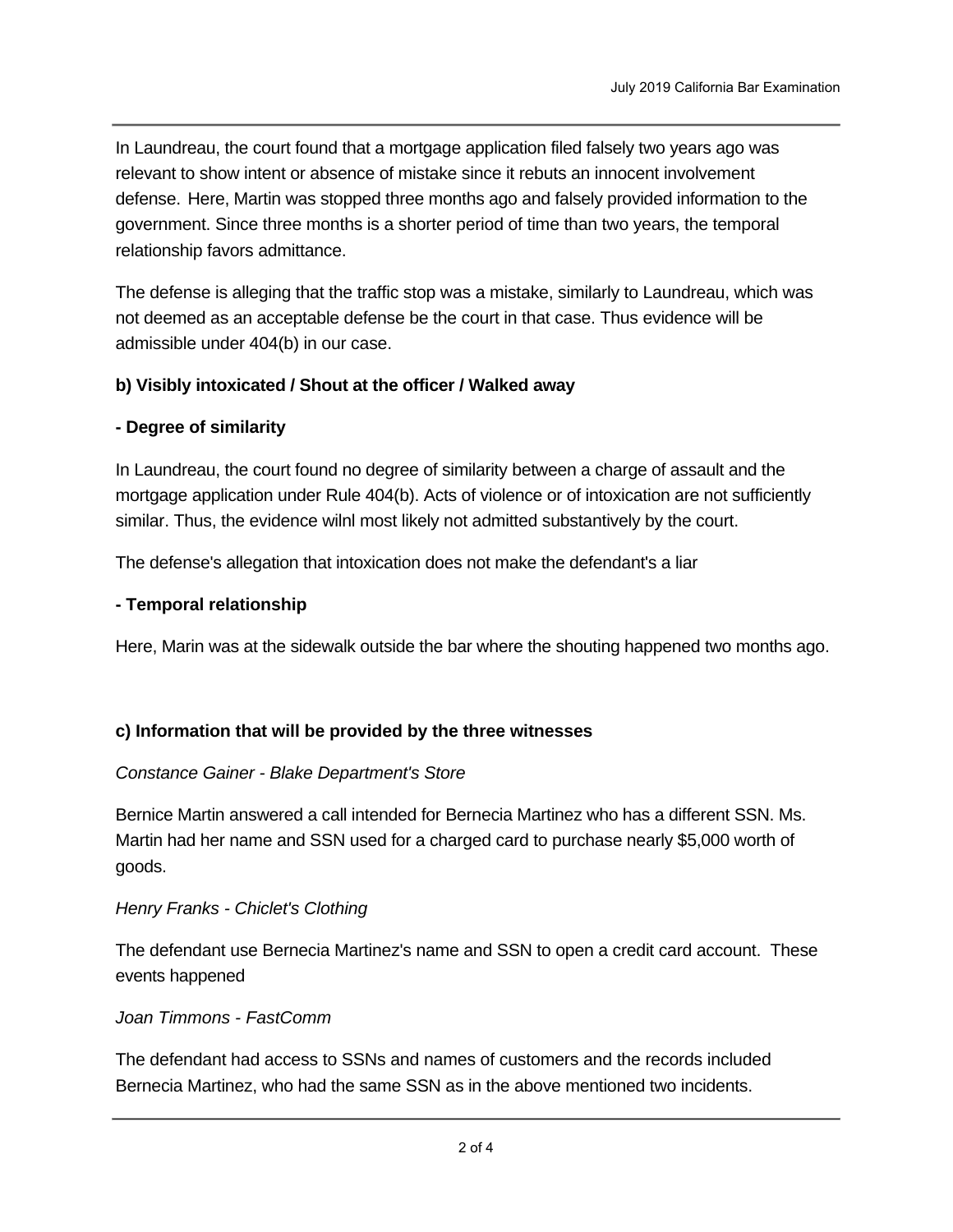Timmons personally reviewed Martin's SSN and it only has two digits that are different from the victim.

### **- Temporal relationship**

These events happened two weeks ago.

Defense is planning to contend that the is a result of computer error at the two stores.

### **II. Use to impeach Ms. Martin if she takes the stand under CRE 608**

Under **Rule 608(b),** a witness amy be asked about specific instances of conduct that are probative of a witness's character for truthfulness or untruthfulness.

The defense is trying to prevail on the argument that 608(b)(6) requires that the specific conduct go to truthfulness.

a) Different name and driver's license / Sister's DL / Expired DL

b) Visibly intoxicated / Shout at the officer / Walked away

c) Information that will be provided by the three witnesses

*Constance Gainer - Blake Department's Store* 

Bernice Martin answered a call intended for Bernecia Martinez who has a different SSN. Ms. Martin had her name and SSN used for a charged card to purchase nearly \$5,000 worth of goods.

*Henry Franks - Chiclet's Clothing*

The defendant use Bernecia Martinez's name and SSN to open a credit card account.

*Joan Timmons - FastComm*

victim

The defendant had access to SSNs and names of customers and the records included Bernecia Martinez, who had the same SSN as in the above mentioned two incidents.

Timmons personally reviewed Martin's SSN and it only has two digits that are different from the